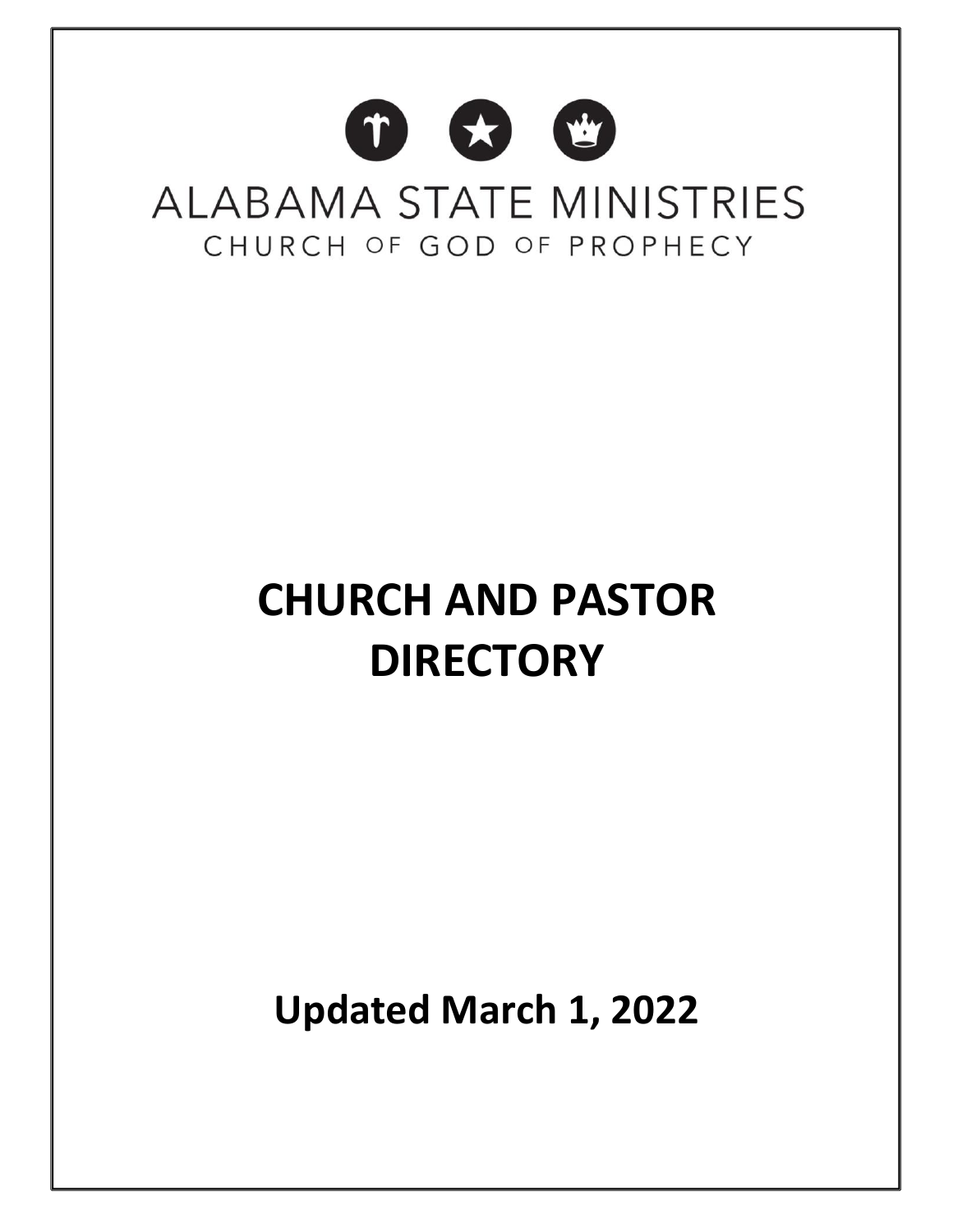#### **PASTOR CHURCH**

Abernathy, Annzella Fort Payne Archie, Gary East Lake **B** Barber, Steven Summerbrook Barnett, Chris Cottondale Barnett, Mark Red Bay Boyd, Charles Silver Run Browder, David Mastin Lake Butler, John Billy Carbon Hill **C** Chance, Steve Dry Valley Christmas, Wayne Bell Road Clanton, James Leesburg Cleveland, Jackie Montgomery Cobb, Jason Woodland Hills Combest, Tony Goodwater Croyle, E. L. Lincoln Curtis, Leslie Grant **D** Dilbeck, Dale Decatur Douglas, Tim Sterrett DuBose, Jeffery Pelham **F** Fell, Mark Haleyville **G** Gann, Daniel Hazel Green **H** Hadley, Jeanette Poarch Hagood, Chantry Moulton Hallmark, Colton Chickasaw Hitt, Lynn Boldo Howard, Donna Odenville **J** Jackson, Nic Hamilton Johnston, Don Moody Jones, Randy Hopewell **L** Lee, Elijah Dothan Logan, Jeff Clanton Lowery, Leland Jasper Lyles, Judy Tarrant Lynn, Joshua Hackleburg

**PASTOR CHURCH M** Middleton, Christina Robertsdale **N** Neivel, Blake Gadsden Nelson, Ed Brown's Chapel **O** Oliver, James Elkmont **P** Pate, Ganus Aliceville Pate, Shane **Eoline** Patterson, Bobby Cordova Prescott, Roy Parrish Pritchett, Patsy Grove Hill Prophitt, Cephus Pinson **R** Rackard, Caleb Boaz Rackard, Derrell Collinsville Ringgold, Jimmy Hartselle Rose, Damon Gordo **S** Simpson, James Calera Smalley, Brent Fayette Smith, Sylvester Anniston Smith, Brenda Citronelle Smith, Dewayne Winfield Smith, Whitney Mentone Stanton, Don Twilleytown Stronge, Daniel Alton Sutton, Patrick Happy Hill **T** Tanner, Beecher Browntown Taylor, Terry Altoona Tuttle, Stacy Alexander City **W** Wallace, James Harris Chapel Wessly, John Madison Whitaker, Danny Cunningham Bridge Whitten, Jonathan Green Pond Wright, Neal Cliff Haven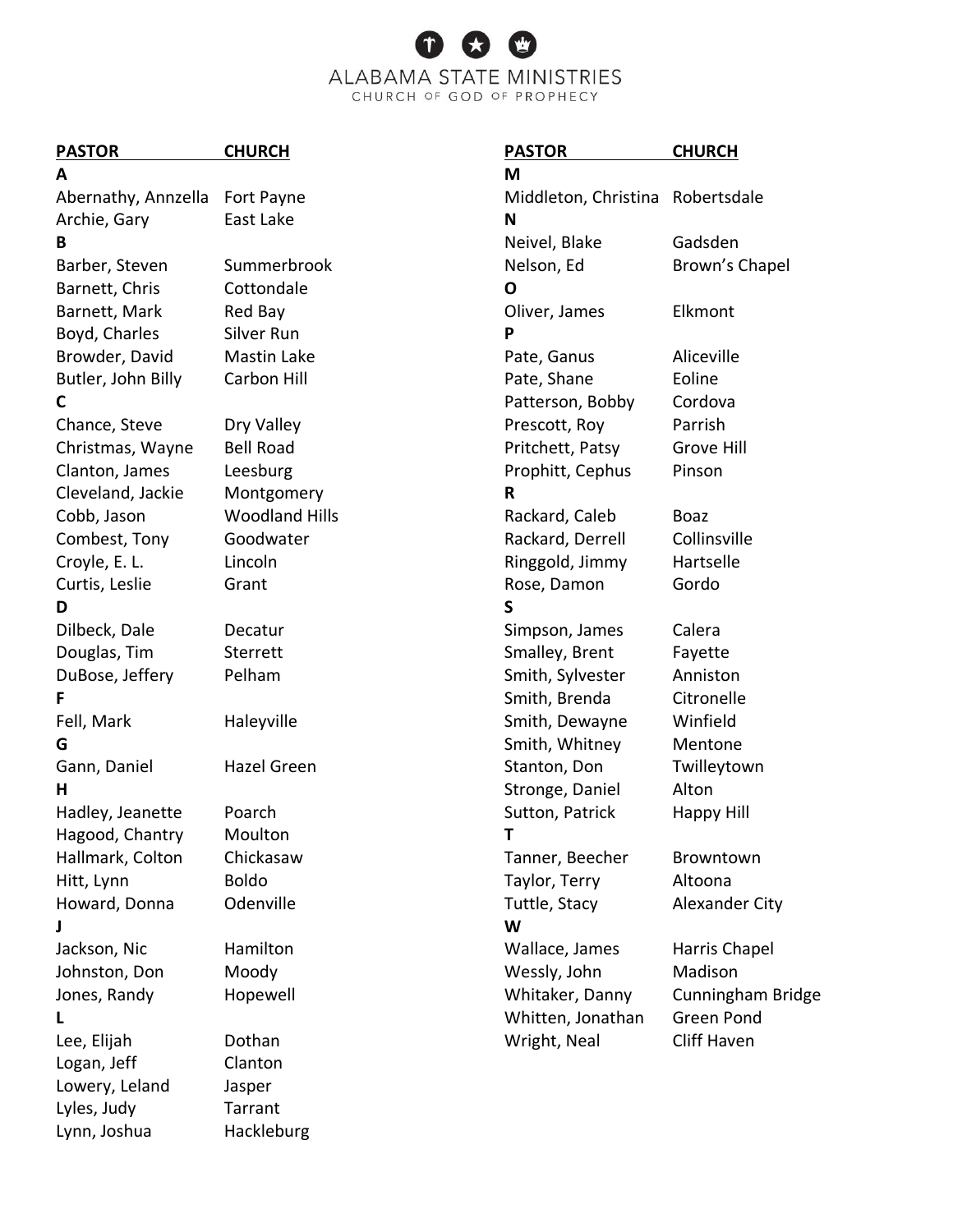Church ID #3 **Alexander City—LifePoint Church**  122 Poplar Street Alexander City, AL 35010 Church: 256.234.6941 **Pastor: Stacy Tuttle**

Church ID #4 **Aliceville Church of God of Prophecy** 15<sup>th</sup> Street, NW & 1<sup>st</sup> Ave Aliceville, AL 35442 Church: 205.367.8870 **Pastor: Clifton Pate**

Church ID #5 **Alton—Connecting Pointe** 2200 Alton Road Birmingham, AL 35210 Church: 205.541.0661 **Pastor: Daniel Stronge**

Church ID #6 **Altoona Church of God of Prophecy** 6250 Livingston Drive Walnut Grove Road Altoona, AL 35952 **Pastor: Terry Taylor**

Church ID #7 **Anniston Praise and Worship Center** 5030 Arrow Avenue Anniston, AL 36206-1432 Church: 256.820.1111 **Pastor: Sylvester Smith**

Church ID #66 **Bell Road Church of God of Prophecy** 12300 Bell Road Huntsville, AL 35803-9794 **Pastor: Wayne Christmas**

Church ID #14 **Boaz Church of God of Prophecy** 512 Elm Street Boaz, AL 35957-1416 Church: 256-840-2642 **Pastor: Caleb Rackard**

Church ID #15 **Boldo Church of God of Prophecy** 34 Pine Drive Jasper, AL 35504 Church: 205.295.0042 **Pastor: Lynn Hitt**

Church ID #16 **Brown's Chapel Church of God of Prophecy** Brown's Chapel Road—P O Box 188 Gordo, AL 35466-0188 **Pastor: Ed Nelson**

Church ID #17 **Browntown Church of God of Prophecy** 102 County Road 436 Henagar, AL 35978-9160 **Pastor: Beecher Tanner, Jr.**

Church ID #19 **Calera—Church of River Hills** Rolling Hills Campground - 521 Highway 304 Calera, AL 35040 **Pastor: James Simpson**

Church ID #21 **Carbon Hill Church of God of Prophecy** 588 7<sup>th</sup> St NE Carbon Hill, AL 35549 Church: 205.924.8643 **Pastor: John Billy Butler**

Church ID #22 **Chickasaw Church of God of Prophecy**  $208$  4<sup>th</sup> Ave Chickasaw, AL 36611 **Pastor: Colton Hallmark**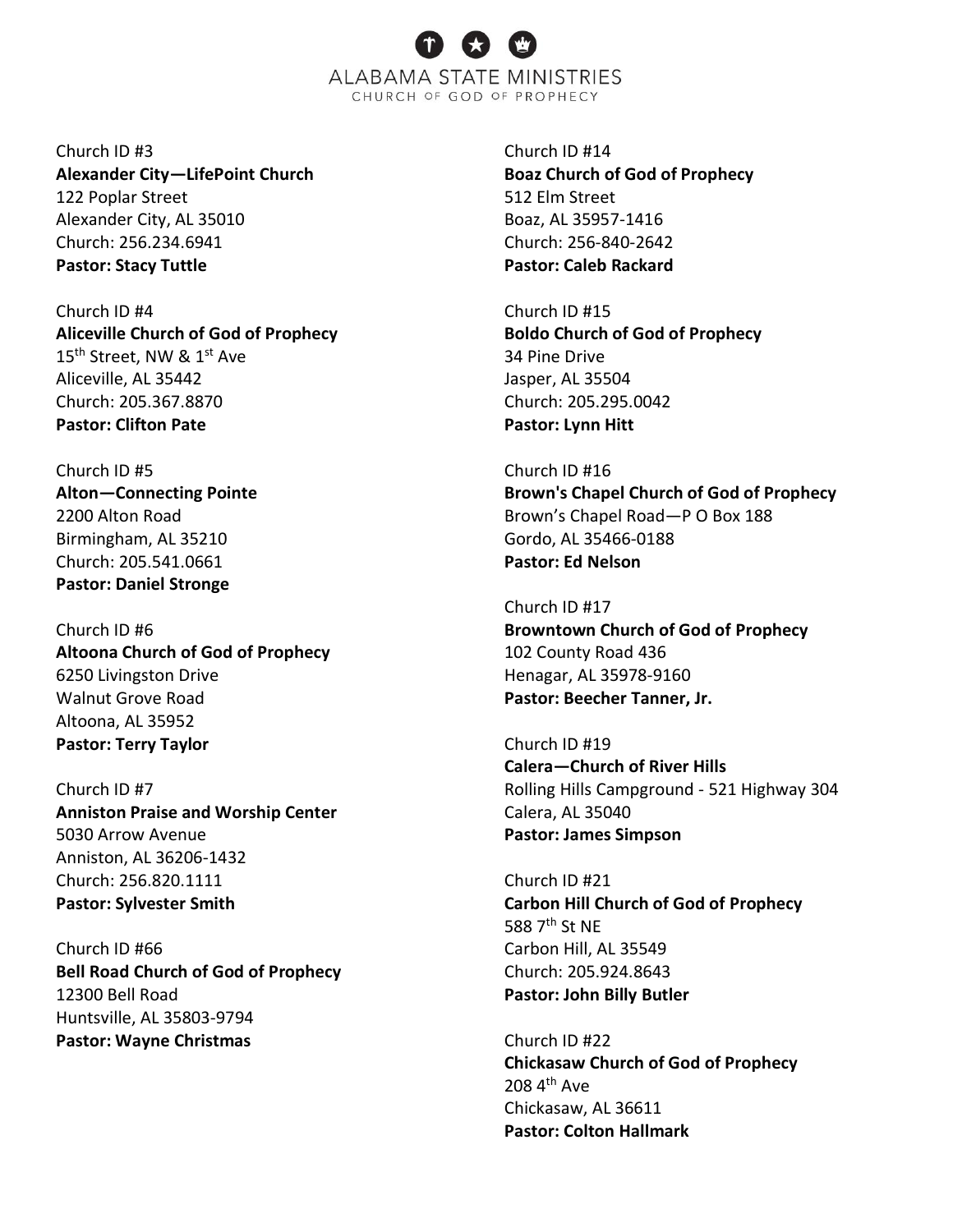Church ID #23 **Citronelle Church of God of Prophecy** 11630 Hwy 45 S Citronelle, AL 36522 **Pastor: Brenda Smith**

Church ID #24 **Clanton Church of God of Prophecy** 1709 Yellowleaf Road Clanton, AL 35045 **Pastor: Jeff Logan**

Church ID #101 **Cliff Haven Church of God of Prophecy** 1601 Andrews Ave Sheffield, AL 35660 Church: 256.383.5357 **Pastor: Neal Wright**

Church ID #26 **Collinsville Harvest Center** 7824 AL Hwy 68 Collinsville, AL 35961 Church: 256.524.2050 **Pastor: Derrell Rackard**

Church ID #28 **Cordova Church of God of Prophecy** 2040 Old Parrish Cordova Road Cordova, AL 35550-1305 **Pastor: Bobby Patterson**

Church ID #29 **Cottondale Community Church**  1801 Prude Mill Road Cottondale, AL 35453 Church: 205.553.9413 **Pastor: Chris Barnett**

Church ID #31 **Cunningham Bridge Church of God of Prophecy** 5028 County Road 27 Fort Payne, AL 35968-5567 **Pastor: Danny Whitaker**

Church ID #33 **Decatur – Family Worship Center** 1600 Magnolia St SE Decatur, AL 35601 Church: 256.353.4238 **Pastor: Dale Dilbeck**

Church ID #34 **Dothan-Living Hope**  708 Haven Dr Dothan, AL 36301 **Pastor: Elijah Lee**

Church ID #35 **Dry Valley Church of God of Prophecy** 2371 County Road 46 Montevallo, AL 35115 **Pastor: Steve Chance**

Church ID #36 **East Lake Highlands Church of God of Prophecy** 7301 Higdon Rd Birmingham, AL 35206-5404 Church: 205-836-6585 **Pastor: Gary Archie**

Church ID #38 **Elba Church of God of Prophecy** 647 N Claxton Ave Elba, AL 36323-1500 **Under the Care of the State Bishop**

Church ID #9 **Elkmont Church of God of Prophecy** 23031 Sandlin Road Elkmont, AL 35620 **Pastor: James Oliver**

Church ID #40 **Eoline Church of God of Prophecy** Hwy 58 Ingate Pass Road Centreville, AL 35042-9556 **Pastor: Shane Pate**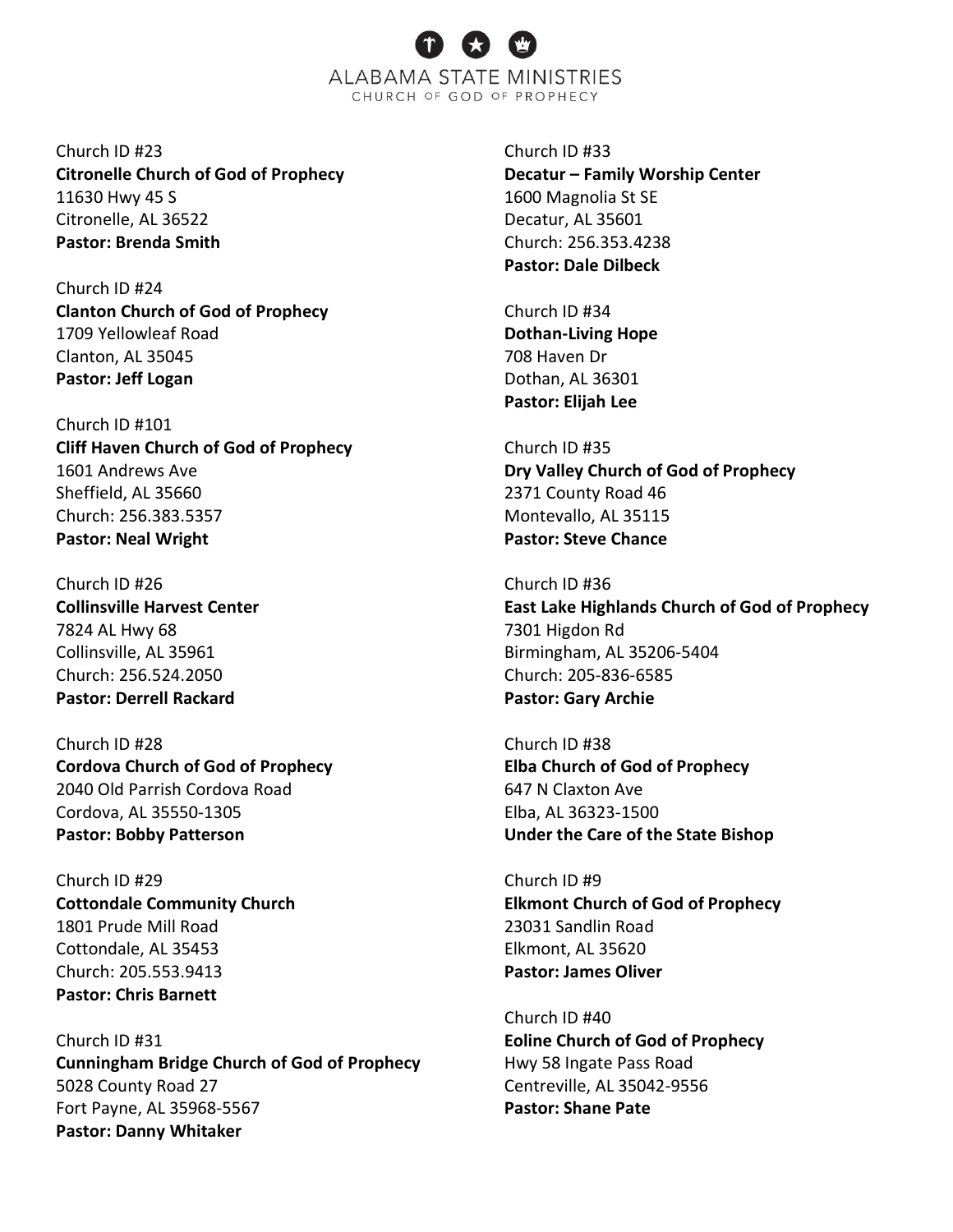Church ID #43 **Fayette North Pointe** 1537 N Temple Ave N Fayette, AL 35555 **Pastor: Brent Smalley**

Church ID #45 **Fort Payne Church of God of Prophecy** 207 Lebanon Rd SW Fort Payne, AL 35967 **Pastor: Anzella Abernathy**

Church ID #46 **Gadsden Living Waters Ministries** 1902 Broadway Avenue Gadsden, AL 35904 **Pastor: Blake Neivel**

Church ID #48 **Goodwater-Joyful Praise** Hwy 9—P O Box 4 Goodwater, AL 35072 **Pastor: Tony Combest**

Church ID #49 **Gordo Church of God of Prophecy** 24382 Hwy 82 Gordo, AL 35466 **Pastor: Damon Rose**

Church ID #51 **Grant—Sanctuary on the Mountain**  3315 Cathedral Caverns Hwy Grant, AL 35747-0385 **Pstor: Leslie Curtis**

Church ID #52 **Greenpond Church of God of Prophecy** Woodstock Rd S—20223 Eastern Valley Rd P.O. Box 36 Green Pond, AL 35074 Church: 205.938.3337 **Pastor: Jonathan Whitten**

Church ID #53 **Grove Hill Church of God of Prophecy** 24575 Hwy 84 E—P O Box 564 Grove Hill, AL 36451-9622 **Pastor : Patsy Pritchett**

Church ID #56 **Hackleburg —Community Church of Hackleburg** 9700 Hwy 172— P O Box 100 Hackleburg, AL 35564 Church: 205.935.3549 **Pastor: Joshua Lynn**

Church ID #57 **Haleyville—Pathway Church of God of Prophecy** 12701 Pounders & Sims Rd—P O Box 876 Haleyville, AL 35565 **Pastor: Mark Fell**

Church ID #58 **Hamilton New Heights Church of God of Prophecy** 165 Military St N Hamilton, AL 35570 Church: 205.921.0820 **Pastor Nic Jackson**

Church ID #59 **Happy Hill Church of God of Prophecy** 606 Hwy 20 Hamilton, AL 35570 **Pastor: Patrick Sutton**

Church ID #60 **Harris Chapel Church of God of Prophecy** 1661 County Road 45 Mount Hope, AL 35651 **Pastor: James Wallace**

Church ID #61 **Hartselle-Cross Community Church CGP** 503 Stewart St S—P O Box 1811 Hartselle, AL 35640 **Pastor: Jimmy Ringgold**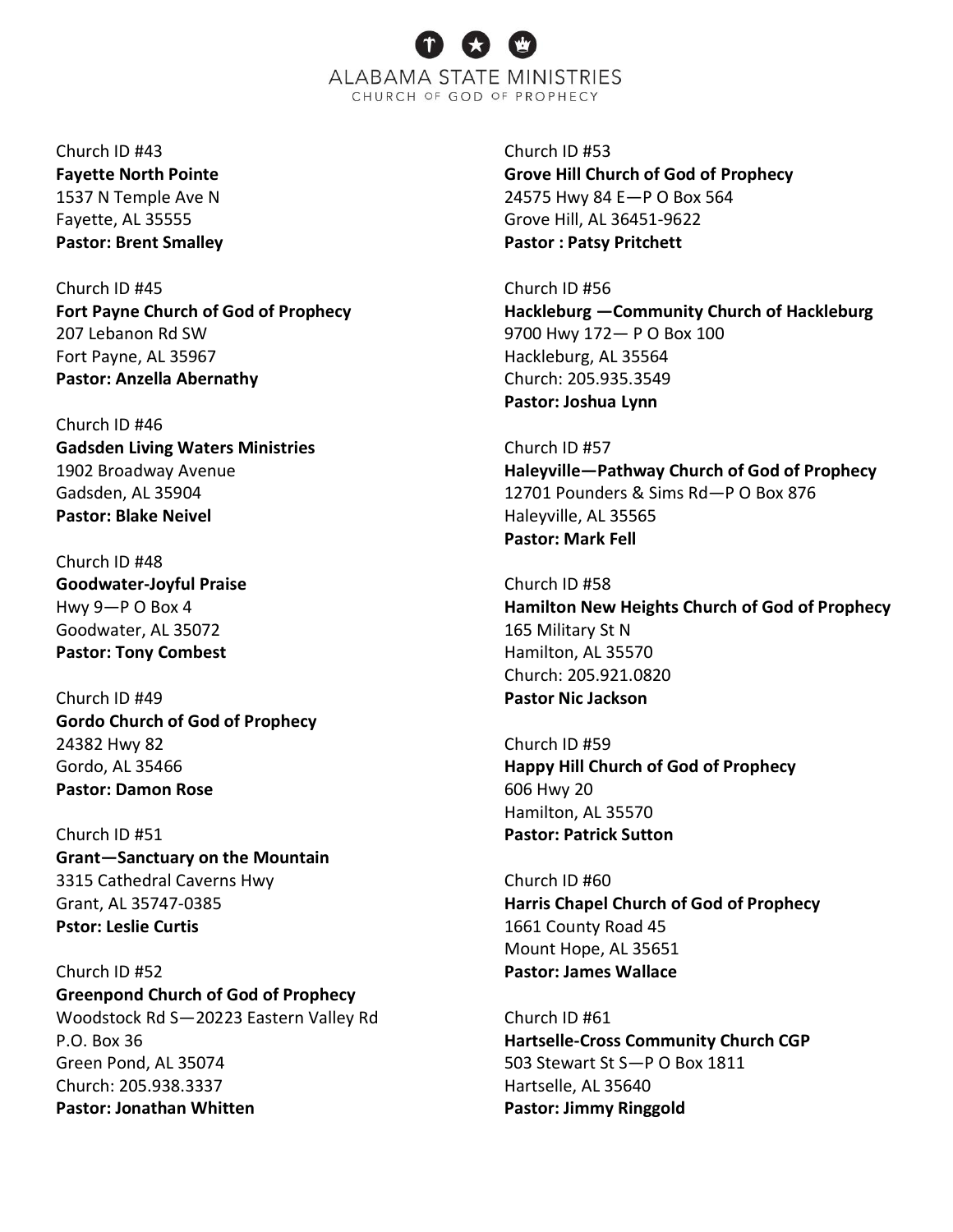Church ID #62 **Hazel Green Church of God of Prophecy** 15240 Hwy 231/431 N Hazel Green, AL 35750-9224 **Pastor: Daniel Gann**

Church ID #63 **Hopewell Road Church of God of Prophecy** 8100 Hopewell Rd SE Bessemer, AL 35022-4705 Church: 205.425.1482 **Pastor: Randy Jones**

Church ID #67 **Jasper Airport Road Church of God of Prophecy** 502 Airport Rd NE Jasper, AL 35504-2921 **Pastor: Leland Lowery**

Church ID #69 **Leesburg-Weiss Lake Church** 170 LaRue Finis Leesburg, AL 35983 Church: 256.630.3749 **Pastor: James Clanton**

Church ID #71 **Lincoln Church of God of Prophecy** 75128 Hwy 77 S Lincoln, AL 35096 **Pastor: Edward L. Croyle**

Church ID #23536 **Madison World Outreach Ministries** P O Box 860 Madison, AL 35758 **Pastor: John Wessly**

Church ID #65 **Mastin Lake Road Church of God of Prophecy** 2713 Mastin Lake Rd NW Huntsville, AL 35810 Church: 256-851-0015 **Pastor: David Browder**

Church ID #74 **Mentone Church of God of Prophecy** Hwy 117 E—P O Box 196 Mentone, AL 35984-3730 **Pastor: Whitney Smith**

Church ID #75 **Montgomery Church of God of Prophecy** 3008 Redbud Dr Montgomery, AL 36108 **Pastor: Jackie Cleveland**

Church ID #96 **Moody—Trinity Worship Center** 110 Marcrum Lake Rd—P O Box 893 Moody, AL 35004 Church: 205-621-3193 **Pastor: Don Johnston**

Church ID #76 **Moulton Church of God of Prophecy** 76 Parker Rd & Hwy 157 Moulton, AL 35650 **Pastor: Chantry Hagood**

Church ID #80 **Odenville Church of God of Prophecy** 14270 Hwy 411 N Odenville, AL 35120 **Pastor: Donna Howard**

Church ID #83 **Parrish Church of God of Prophecy** 64 Cohn St Parrish, AL 35580-0717 **Pastor: Roy Prescott**

Church ID #84 **Pelham New Life Church** 3362 Pelham Parkway P.O. Box 663 Pelham, AL 35124 **Pastor: Jeffery DuBose**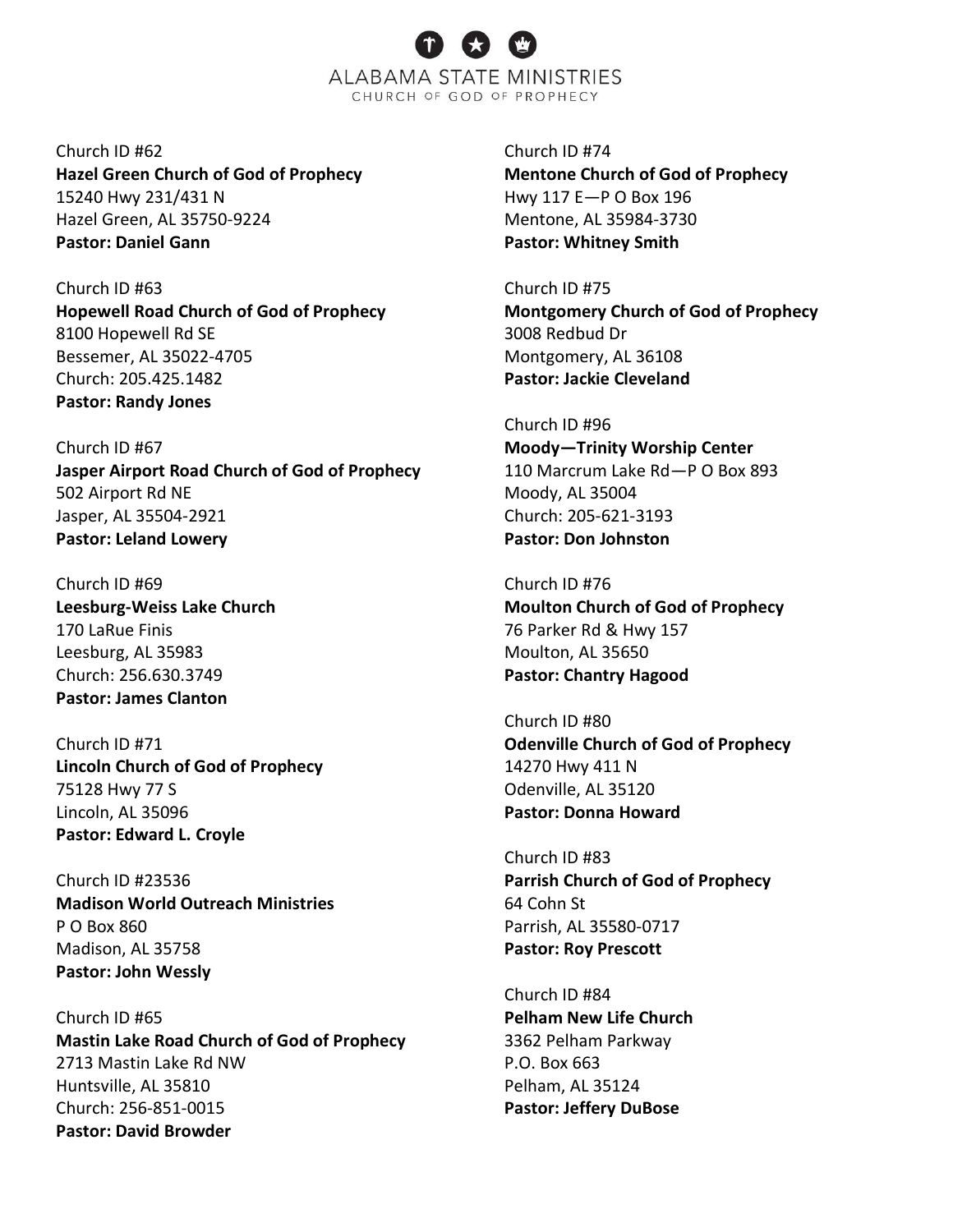Church ID #82 **Pinson Parkway Church of God of Prophecy** 6317 Hwy 79—P O Box 1348 Pinson, AL 35126 Church: 205.681.2331 **Pastor: Cephus Prophitt**

Church ID #10 **Poarch Church of God of Prophecy** Poarch Rd Atmore, AL 36507 **Pastor: Jeanette Hadley**

Church ID #91 **Red Bay Church of God of Prophecy** 725 7<sup>th</sup> Ave SW Red Bay, AL 35582-0115 **Pastor: Mark Barnett**

Church ID #93 **Robertsdale Christian Fellowship COGOP** 23425 Cowling Rd—P O Box 626 Robertsdale, AL 36567 Church: 251.947.5455 **Pastor: Christina Middleton**

Church ID #103 **Silver Run Church of God of Prophecy** 946 Silver Run Rd Munford, AL 36268 **Pastor: Charles Boyd**

Church ID #106 **Sterrett Church of God of Prophecy** 18196 Hwy 55 N—P O Box 111 Sterrett, AL 35147 **Pastor: Tim Douglas**

Church ID #107 **Summerbrook Church of God of Prophecy** 15 Brookwood Dr Somerville, AL 35670-9767 Church: 256.778.7612 **Pastor: Steve Barber**

Church ID #110 **Tarrant City Church of God of Prophecy** 1200 Jackson Blvd Tarrant City, AL 35217 **Pastor: Judy Lyles**

Church ID #112 **Twilleytown Church of God of Prophecy** 7410 Sharon Rd—P O Box 128 Quinton, AL 35130-9708 **Pastor: Don Stanton**

Church ID #116 **West Blocton Church of God of Prophecy** 345 Honeysuckle Lane—P O Box 131 West Blocton, AL 35184 **Under the Care of the State Bishop**

Church ID #28677 **Winfield City Family Church** 3536 Highway 129 Winfield, AL 35594 **Pastor: Dewayne Smith**

Church ID #119 **Woodland Hills Church of God of Prophecy** 673 Memorial Dr—P O Box 1405 Bessember, AL 35022 Church: 205-424-7063 **Pastor: Jason Cobb**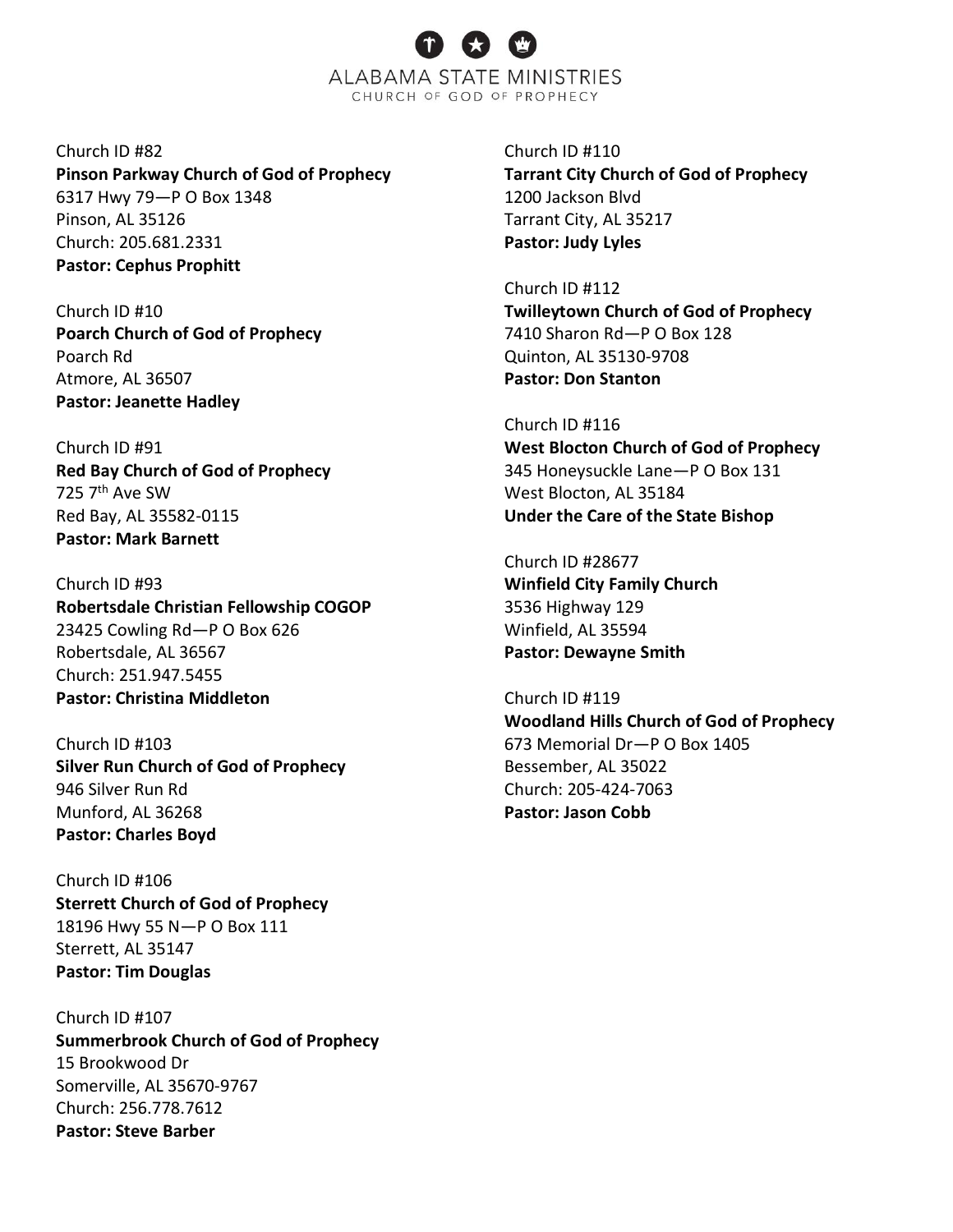

# **DISTRICTS, CHURCHES, AND DISTRICT PRESBYTERS**

### **ANNISTON DISTRICT**

Presbyter: Ben Howard

- **1. ALEX CITY—LIFEPOINT**
- **2. MOODY—TRINITY WORSHIP CENTER**
- **3. ANNISTON PRAISE AND WORSHIP**
- **4. ODENVILLE**
- **5. GOODWATER**
- **6. SILVER RUN**
- **7. LINCOLN**
- **8. STERRETT**

**5. PELHAM**

**6. WEST BLOCTON 7. WOODLAND HILLS**

#### **BESSEMER DISTRICT**

Presbyter: Randy Jones

- **1. CALERA—THE CHURCH AT RIVER HILLS**
- **2. CLANTON**
- **3. GREEN POND**
- **4. HOPEWELL ROAD**

#### **BIRMINGHAM DISTRICT**

Presbyter: Judy Lyles

**1. ALTON—CONNECTING POINTE**

**5. TARRANT**

- **2. DRY VALLEY**
- **3. EAST LAKE HIGHLANDS**
- **4. PINSON VALLEY**

### **DOTHAN DISTRICT**

Presbyter: State Bishop

**1. DOTHAN—LIVING HOPE**

**3. MONTGOMERY**

**2. ELBA**

# **HUNTSVILLE DISTRICT**

Presbyter: David Browder

- **1. ALTOONA**
- **2. DECATUR**
- **3. ELKMONT**
- **4. GRANT**
- **5. HARTSELLE**
- **6. HAZEL GREEN**
- **7. HUNTSVILLE—BELL ROAD**
- **8. HUNTSVILLE—MASTIN LAKE**
- **9. MADISON—WORLD OUTREACH**
- **10. SUMMERBROOK**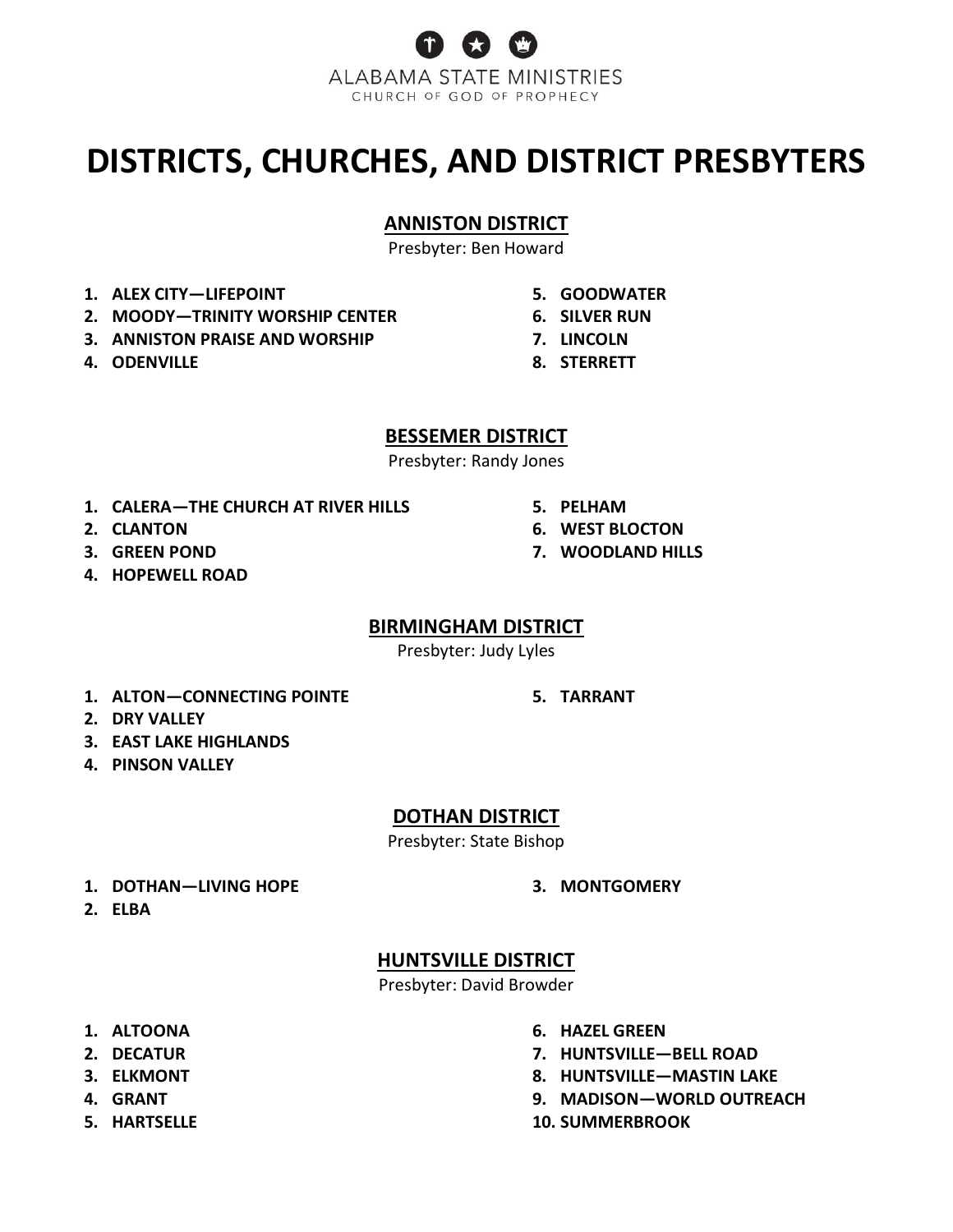

## **JASPER DISTRICT**

Presbyter: John Billy Butler

- **1. BOLDO**
- **2. CARBON HILL**
- **3. CORDOVA**
- **4. JASPER—AIRPORT ROAD**
- **5. PARRISH**
- **6. SHORT CREEK**
- **7. TWILLEYTOWN**

## **MOBILE DISTRICT**

Presbyter: Michael Vice

- **1. CITRONELLE**
- **2. CHICKASAW**
- **3. GROVE HILL**
- **4. POARCH**
- **5. ROBERTSDALE—CHRISTIAN FELLOWSHIP**

### **NORTHEAST DISTRICT**

Presbyter: Beecher L. Tanner, Jr.

- **1. BOAZ**
- **2. BROWNTOWN**
- **3. COLLINSVILLE—HARVEST CENTER**
- **4. CUNNINGHAM BRIDGE**
- **5. FORT PAYNE**
- **6. GADSDEN—LIVING WATER**
- **7. LEESBURG—WEISS LAKE**
- **8. MENTONE**

## **SHOALS DISTRICT**

Presbyter: State Bishop

- **1. CLIFF HAVEN**
- **2. HACKLEBURG COMMUITY CHURCH**
- **3. HALEYVILLE—PATHWAY**
- **4. HAMILTON—NEW HEIGHTS**
- **5. HAPPY HILL**
- **6. HARRIS CHAPEL**
- **7. MOULTON**
- **8. RED BAY**
- **9. WINFIELD CITY FAMILY CHURCH**

# **TUSCALOOSA DISTRICT**

Presbyter: Damon Rose

- **1. ALICEVILLE**
- **2. BROWN'S CHAPEL**
- **3. COTTONDALE COMMUNITY CHURCH**
- **4. EOLINE**
- **5. FAYETTE—NORTH POINTE**
- **6. GORDO**